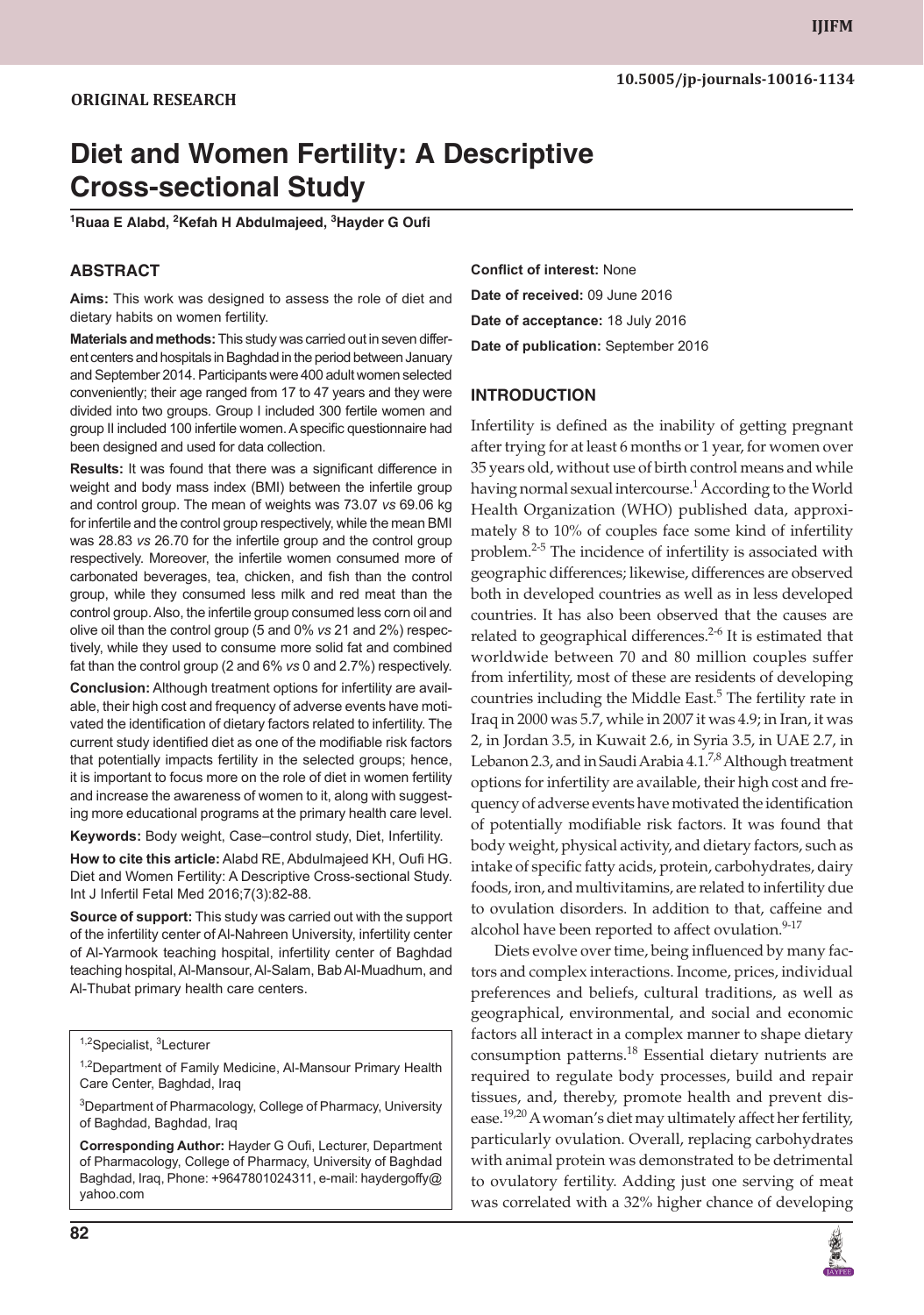ovulatory infertility, particularly if the meat was chicken or turkey. However, replacing carbohydrates with vegetable protein demonstrated a protective effect. Choosing transfats in the diet instead of monounsaturated fats has been demonstrated to drastically increase the risk of ovulatory infertility.18,21 High intakes of sugar compromised the nutrient quality of diets by providing significant energy without essential nutrients. Diets high in added sugars can result in unhealthy weight gain.<sup>22</sup> Both the quality and quantity of carbohydrate in diet influence glucose metabolism, affecting insulin demand or sensitivity in healthy individuals.<sup>23</sup> Several reports suggest that diets with a high glycemic index (GI) or glycemic load, or that are high in refined carbohydrates, increase risk of obesity and associated health problems.<sup>24-27</sup> Increased consumption of low GI foods has been recommended to help prevent and treat obesity. Some studies have reported increased satiety with low GI foods.24-27 Lipotoxicity is one mechanism by which fat intake may influence reproductive tissues. This process is characterized by excess circulating long-chain saturated fatty acids, which are produced by adipocytes themselves and are also obtained through the diet. When the adipocytes can no longer store these fatty acids, other nonadipose cell types begin to store fat. This leads to an increase in the production of reactive oxygen species with subsequent mitochondrial dysfunction, endoplasmic reticulum stress, and ultimately cell death. The reproductive tissues affected include granuloma cells and oocytes, leading to impaired oocyte maturation and poor oocyte quality.28-33

Regular consumption of fruit and vegetables is associated with a substantially lower risk of coronary heart disease, stroke, several major cancers, type II diabetes mellitus, cataract and macular degeneration of the eye, hypertension, $34$  and infertility.<sup>13</sup> The protective effects of these foods are mediated through numerous beneficial nutrients, including antioxidants, vitamins, minerals, phytochemicals, and fiber<sup>34</sup> This work was designed to appraise the role of diet and dietary habits on women fertility.

# **MATERIALS AND METHODS**

A descriptive cross-sectional study was carried out in seven different centers for primary health care and hospitals in Baghdad in the period between January and September 2014.

#### **Subject**

Four hundred adult women were conveniently enrolled in this study; their age range was 17 to 47 years. Participants were divided into two groups: Group I included 300 fertile women considered as control group and group II included 100 infertile women considered as case group.

#### **Collection of Data**

A general questionnaire was constructed by the research team. This questionnaire was filled by the researcher through a direct interview with the participants. The inclusion criterion for the fertile group (group I) was to be a fertile female by having a baby of at least 2 years or less of age or to be pregnant. For the infertile (group II) group, it was to be a female not getting pregnant with at least 1 year of regular intercourse and no known cause of infertility.

## **Approval and Permission**

Prior conducting this work, approval from The Arab Board for Health Specializations was obtained. All participants were informed about this study and their permission was taken to be included in the study.

## **Data Analysis**

Two software programs used to present, describe, and analyze data were included in the present study. These were Statistical Package for Social Sciences (SPSS), version 16 and Microsoft Office Excel 2007. Numeric variables were presented as mean, median, standard deviation, and range. Nominal variables were expressed as frequency (number) and percentage out of total. Pearson's Chi-Square test was used to evaluate nominal variable frequency difference between groups. Independent sample student t-test was used to compare numeric variables between groups. A p-value < 0.05 was considered significant.

# **RESULTS**

# **Sociodemographic Characteristics of the Participants**

Table 1 shows that the mean of weight for the infertile group was 73.07 *vs* 69.06 for the control group, and the mean body mass index (BMI) for the infertile group was 28.83 *vs* 26.70 for the control group, and the differences were statistically highly significant among the two groups.

Gravid, para, and age of the last child were highly significantly different between infertility and control groups.

#### **Dietary Habits Differences among Two Groups**

Table 2 shows that infertile women used to consume more carbonated beverage, tea, chicken, and fish than the control group, while they used to consume less milk and red meet than control group. There were significant differences (p < 0.05) in consumption of carbonated beverage/day, tea/day, milk/day, red meat/week, chicken/week, and fish/week between infertile and control groups.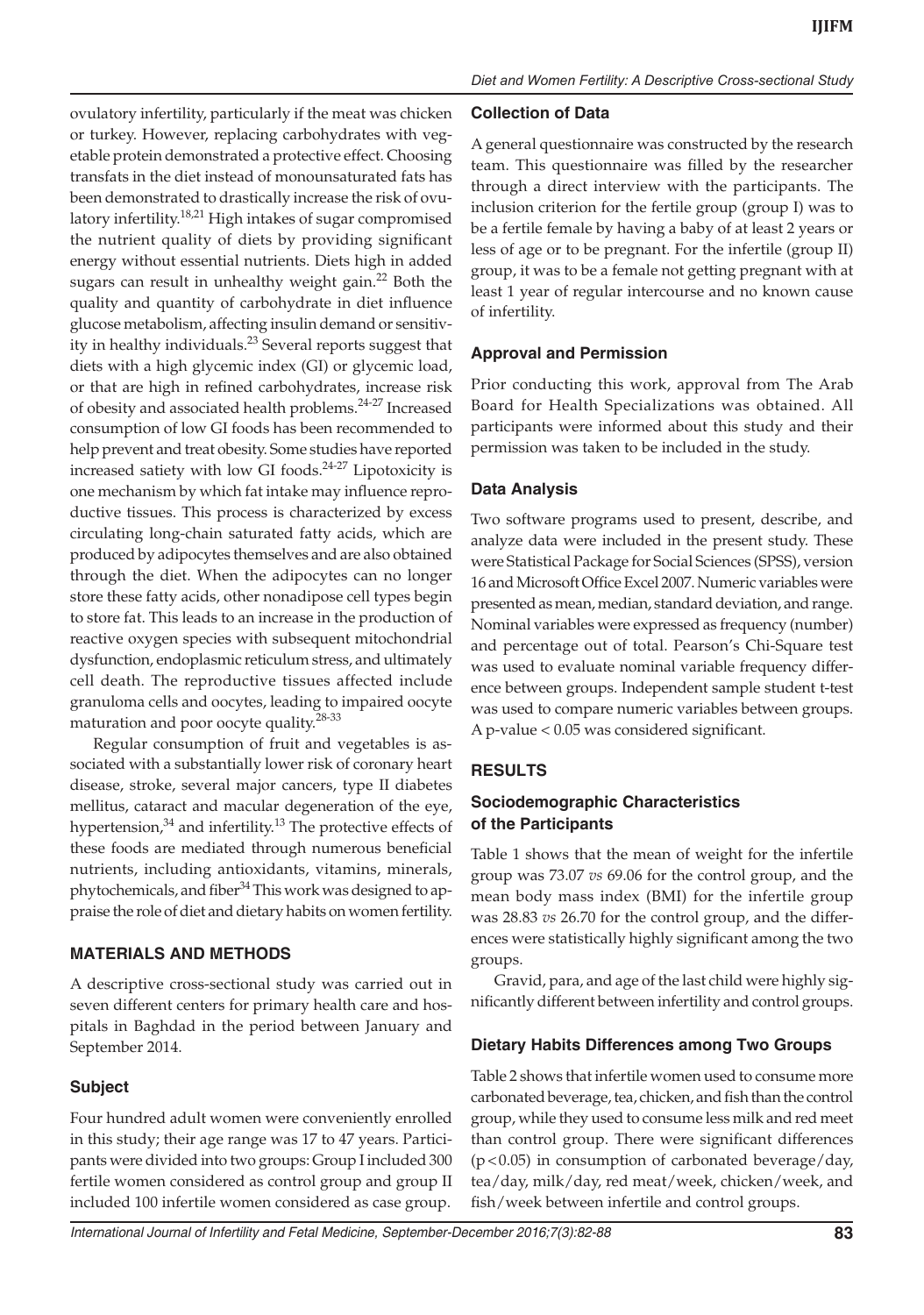#### *Ruaa E Alabd et al*

|                        |       |                                    |      | <b>Table 1:</b> Sociodemographic characteristics of infertile group and control group |                                 |      |            |
|------------------------|-------|------------------------------------|------|---------------------------------------------------------------------------------------|---------------------------------|------|------------|
|                        |       | Infertile ( $n = 100$ ) (group II) |      |                                                                                       | Control ( $n = 300$ ) (group I) |      |            |
| Parameter              | Mean  | SD                                 | SE   | Mean                                                                                  | SD                              | SE   | p-value    |
| Age (17-47) years      | 27.92 | 7.29                               | 0.73 | 28.30                                                                                 | 6.21                            | 0.36 | 0.613      |
| Weight (55-120) kg     | 73.07 | 12.32                              | 1.23 | 69.06                                                                                 | 11.27                           | 0.65 | $0.003*$   |
| Height $(1.4 - 1.8)$ m | 1.59  | 0.085                              | 0.00 | 1.61                                                                                  | 0.06                            | 0.00 | 0.324      |
| Body mass index        | 28.83 | 5.10                               | 0.37 | 26.70                                                                                 | 4.36                            | 0.25 | $0.002*$   |
| Marriage age           | 6.41  | 3.84                               | 0.38 | 6.50                                                                                  | 4.54                            | 0.26 | 0.857      |
| Gravida                | 0.45  | 0.52                               | 0.05 | 1.03                                                                                  | 0.21                            | 0.01 | $< 0.001*$ |
| Para                   | 0.63  | 0.97                               | 0.10 | 2.04                                                                                  | 1.50                            | 0.09 | $< 0.001*$ |
| Age of last child      | 4.91  | 2.68                               | 0.43 | 1.51                                                                                  | 1.37                            | 0.08 | $< 0.001*$ |

SD: Standard deviation; SE: Standard error

\*Results were significant at p < 0.05 compared with control group

| Table 2: Comparison between infertile group and control group regarding dietary habits |  |  |  |  |  |
|----------------------------------------------------------------------------------------|--|--|--|--|--|
|                                                                                        |  |  |  |  |  |

|                         |      | Infertile ( $n = 100$ ) (group II) |      |      | Control ( $n = 300$ ) (group I) |      |            |  |
|-------------------------|------|------------------------------------|------|------|---------------------------------|------|------------|--|
| Parameter               | Mean | SD                                 | SE   | Mean | SD                              | SE   | p-value    |  |
| Carbonated beverage/day | 1.36 | 1.19                               | 0.12 | 0.87 | 1.02                            | 0.06 | $< 0.001*$ |  |
| Tea cup/day             | 1.89 | 1.31                               | 0.13 | 1.57 | 1.03                            | 0.06 | $0.014*$   |  |
| Coffee cup/day          | 0.17 | 0.55                               | 0.06 | 0.24 | 0.61                            | 0.04 | 0.309      |  |
| Milk cup/day            | 0.98 | 0.67                               | 0.07 | 1.50 | 1.10                            | 0.06 | $< 0.001*$ |  |
| Vegetable/day           | 1.52 | 0.88                               | 0.09 | 1.59 | 0.73                            | 0.04 | 0.411      |  |
| Fruit/day               | 1.56 | 0.90                               | 0.09 | 1.67 | 0.93                            | 0.05 | 0.288      |  |
| Beans/week              | 1.69 | 1.19                               | 0.12 | 1.92 | 1.17                            | 0.07 | 0.095      |  |
| Red meat/week           | 2.32 | 1.96                               | 0.20 | 2.79 | 1.97                            | 0.11 | $0.038*$   |  |
| Chicken/week            | 3.04 | 1.89                               | 0.19 | 2.49 | 1.40                            | 0.08 | $0.008*$   |  |
| Fish/week               | 1.45 | 1.23                               | 0.12 | 0.96 | 0.66                            | 0.04 | $< 0.001*$ |  |
| Rice/week               | 4.11 | 2.61                               | 0.26 | 4.59 | 2.30                            | 0.13 | 0.084      |  |
| Pastry/week             | 3.50 | 2.55                               | 0.25 | 3.28 | 2.58                            | 0.15 | 0.465      |  |
| Fast food/week          | 1.37 | 1.49                               | 0.15 | 1.23 | 1.44                            | 0.08 | 0.404      |  |

SD: Standard deviation; SE: Standard error

\*Results were significant at p < 0.05 compared with control group

# **Association between Type of Milk and Infertility**

Table 3 shows that both groups used to consume full fat milk (92%) more than the skimmed milk (7%), with no significant difference in the types of the consumed milk among the two groups.

# **Difference in Type of Dietary Oil among Two Groups**

Table 4 shows that there were significant differences in consumption of dietary oil among the two groups. The infertile group consumed less corn oil and olive oil than control group (5 and 0% *vs* 21 and 2%) respectively, while they consumed more solid fat and combined fat than the control group (2 and 6% *vs* 0 and 2.7%) respectively.

|          | Infertile (group II) |        | Control (group I) |        |         |
|----------|----------------------|--------|-------------------|--------|---------|
|          | No.                  | %      | No.               | %      | p-value |
| Skimmed  | 6                    | 7.50   | 20                | 7.60   | 0.975   |
| Full fat | 74                   | 92.50  | 243               | 92,40  |         |
| Total    | 80                   | 100.00 | 263               | 100.00 |         |
|          |                      |        |                   |        |         |

# **Association between Type of Bread and Infertility**

Table 5 shows that the infertile group used to consume significantly more brown bread than control group (50 *vs* 35%).

| <b>Table 4:</b> Comparison between infertile group and control group |
|----------------------------------------------------------------------|
| regarding type of the consumed dietary oil                           |

|           | Infertile (group II) |        | Control (group I) |        |         |
|-----------|----------------------|--------|-------------------|--------|---------|
|           | No.                  | ℅      | NO.               | ℅      | p-value |
| Corn      | 5                    | 5.00   | 63                | 21.00  | < 0.001 |
| Sunflower | 87                   | 87.00  | 223               | 74.30  |         |
| Olive     | Ω                    | 0      | 6                 | 2.00   |         |
| Solid fat | 2                    | 2.00   | 0                 | Ω      |         |
| Combined  | 6                    | 6.00   | 8                 | 2.70   |         |
| Total     | 100                  | 100.00 | 300               | 100.00 |         |

**Table 5:** Comparison between infertile group and control group regarding type of bread

|             | Infertile (group II) |        | Control (group I) |        |         |
|-------------|----------------------|--------|-------------------|--------|---------|
|             | No.                  | ℅      | No.               | %      | p-value |
| White bread | 50                   | 50.00  | 194               | 64.70  | 0.009   |
| Brown bread | 50                   | 50.00  | 106               | 35.30  |         |
| Total       | 100                  | 100.00 | 300               | 100.00 |         |

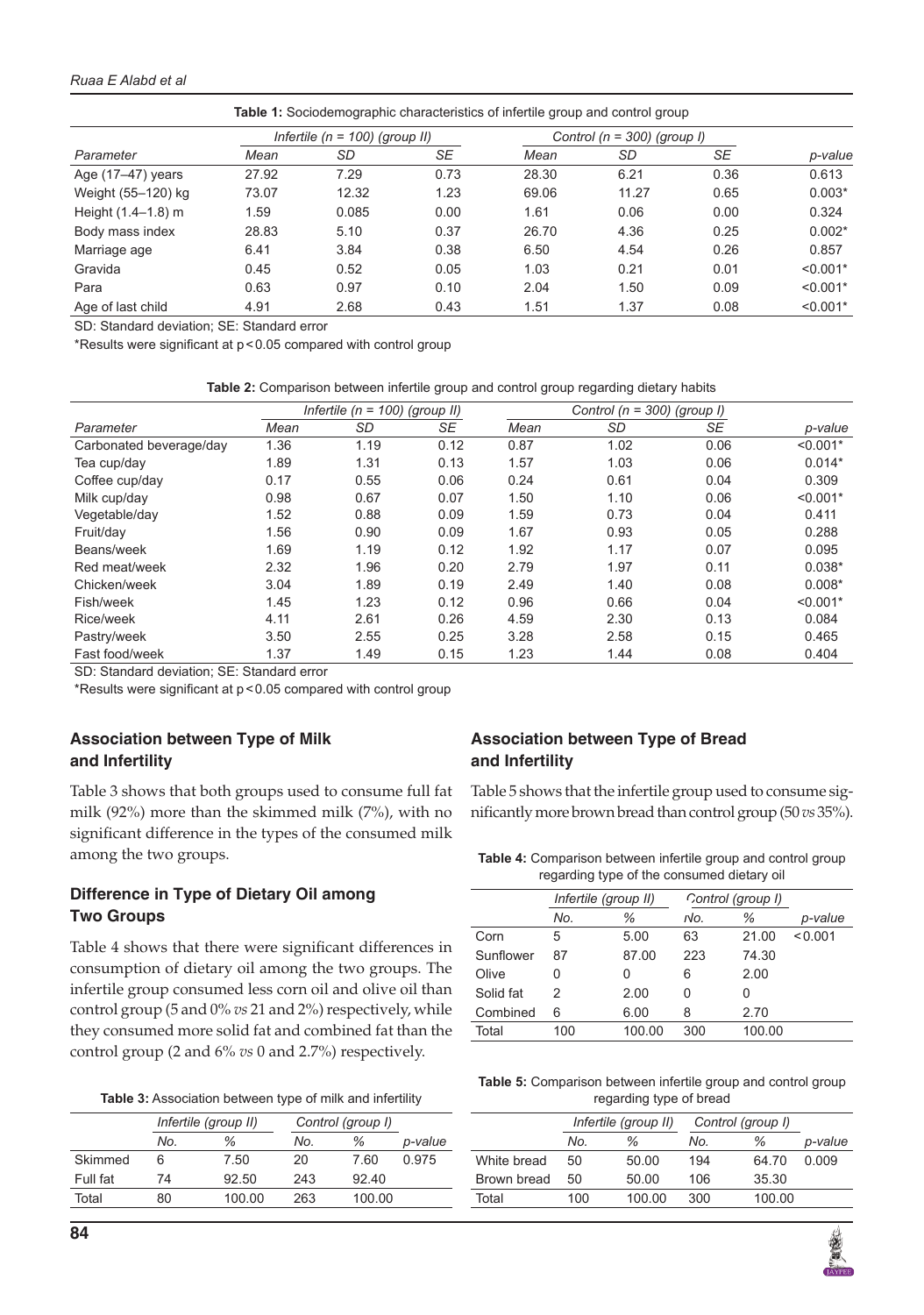## **DISCUSSION**

Infertility is a common condition affecting as many as one out of six couples during their lifetime.<sup>35</sup> Some authors have proposed that the already high frequency of this disorder is likely to rise as the postponement of childbearing increases, particularly in developed regions of the world.<sup>36</sup> Assisted reproductive technologies are the main strategy used to control the burden of infertility. However, their large costs and frequency of adverse events warrant the consideration of alternative approaches to control infertility including prevention.<sup>9,37</sup> The role of dietary factors in human fertility has not been investigated in detail, but intake of some macronutrients and micronutrients may enhance female fertility.<sup>16,38</sup>

In the current study, the mean of weight and mean of BMI of the infertile group were 5.8 and 6.36% higher than control group respectively; and these differences were statistically significant. These results reflect a significant association between weight and infertility. Consistent with this, Van der Steeg et al $^{39}$  demonstrated the declining probability of spontaneous pregnancy for low and high BMI subfertile, anovulatory women. In women with  $BMI \leq 21$ , a decrease in BMI was associated with 3% lower pregnancy rate, whereas in women of BMI $\geq$ 29, an increase in BMI was associated with 4% lower pregnancy rate.

Law et al $40$  also demonstrated significantly reduced fecundity in overweight and obese women of reproductive age, whereas Wang et al<sup>41</sup> showed that in overweight (BMI > 25) women, the probability of pregnancy during assisted reproduction treatment was about 20% lower compared with women with BMI in the normal range.

The biological mechanism responsible for the association between BMI and fecundity is unclear. One hypothesis is that obesity affects the hypothalamic– pituitary–ovary axis. Excess free estrogen, resulting in part from increased peripheral conversion of androgens to estrogens in adipose tissue, combined with decreased availability of gonadotropin-releasing hormone (GnRH) could interfere with hypothalamic–pituitary regulation of ovarian function, causing irregular or anovulatory cycles.<sup>42</sup> However, Jensen et al<sup>43</sup> found that fecundity remained reduced for overweight and obese women with regular menstrual cycles, which suggests that anovulation despite regular menses or the release of ova with reduced fertilization potential or even endometrial abnormalities may be the more likely mechanisms.<sup>40</sup>

From Table 2, the results showed that infertile women significantly used to consume more carbonated beverages and tea than control group; on the other hand, there was no significant difference  $(p > 0.05)$  in consumption of coffee among the two groups.

# *Diet and Women Fertility: A Descriptive Cross-sectional Study*

In this regard, Hassan and Killick $44$  found that intake of tea and both normal and diet soft drinks were positively related to ovulatory infertility. In support of the later hypotheses, others have previously reported that intake of caffeinated, decaffeinated, sugared, and diet soft drinks have similar relations to the incidence of impaired fasting glucose and metabolic syndrome,<sup>45</sup> a very relevant finding given the role of insulin sensitivity on ovulation and the pathogenesis of polycystic ovary syndrome (PCOS). Other earlier studies support the notion that the relation between soft drinks and infertility is independent of caffeine. Hatch and Bracken reported a stronger association between soft drinks and delayed conception than between coffee and this outcome at lower levels of caffeine intake from sodas.<sup>46</sup> Besides, Jorge et al<sup>47</sup> found that soft drinks may be a risk factor for infertility and this relation is independent of their caffeine content. Accordingly, consuming caffeine in moderation may not affect ovulatory function to the point of increasing the frequency of infertility.

Other results (Table 3) showed that the infertile group used to consume significantly less milk than the control group (0.98 cup compared with 1.5 cup per day respectively). Interestingly, both groups consumed full fat milk (92%) more than the skimmed milk with no significant difference. Bouthegourd et al $^{48}$  found that the changes in milk composition during the fat extraction, such as the addition of some whey proteins including  $\alpha$ -lactalbumin have been found to have androgenic effects in animals. Several of these mechanisms may be particularly relevant for anovulatory infertility, in particular, the increased insulin-like growth factor 1 (IGF-1) levels resulting from increased dairy intake, as this association may be driven by the intake of low-fat dairy foods. Some have proposed that IGF-1 may be involved in the pathogenesis of PCOS, and in human ovarian cells, IGF-1 can induce thecal cell function changes observed in PCOS. Thus, greater intake of high-fat dairy foods was associated with a lower risk of anovulatory infertility.49-51

Although particular fatty acids in dairy products could potentially have a beneficial effect on ovulatory function, a more likely explanation is that a fat-soluble substance present in dairy products may exert this action. Whole milk and other high-fat dairy products have a higher estrogen concentration than their low-fat counterparts.<sup>52</sup> Since estrogens decrease circulating IGF-1 levels, it is possible that their presence in high-fat dairy foods could explain the observed association. Alternatively, increased insulin sensitivity among high-fat dairy consumers may have improved ovulatory function.<sup>53</sup> Other studies showed that intake of low-fat dairy foods, but not high-fat dairy foods, has been associated with clinical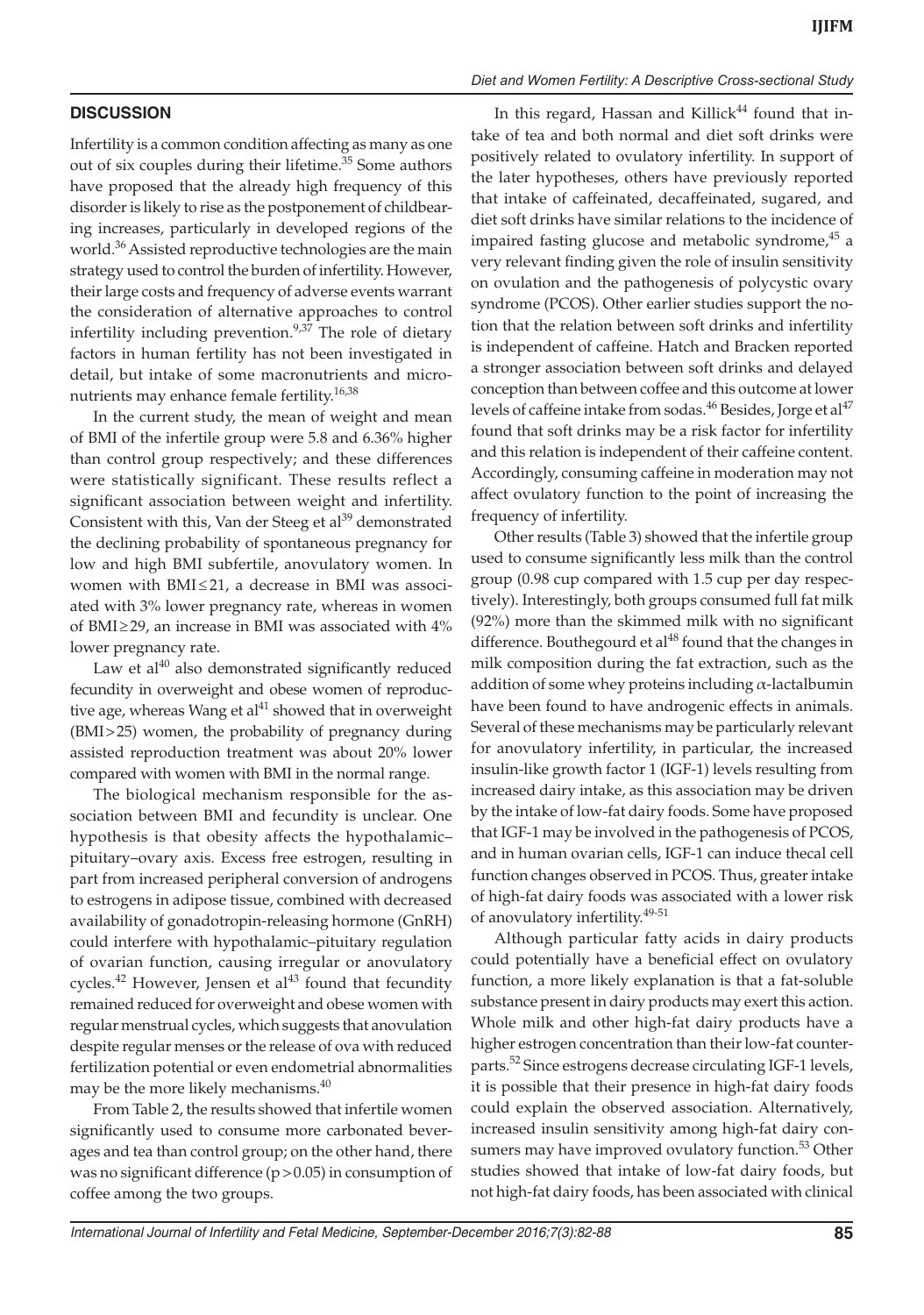#### *Ruaa E Alabd et al*

manifestations of androgen excess, a component of PCOS, which may also lead to anovulatory infertility.<sup>54,55</sup> Thus, consumption of full fat milk could have essential value in women's health and fertility.

Infertile women consumed significantly more chicken (18.1%) and fish (33.8%) than the control group, while they used to consume less red meat than the control group (Table 2). These results were to some extent consistent with Jorge et al $^{13}$  findings, where it was reported that consumption of protein from animal sources, including chicken and red meat, was associated with an increased risk of infertility due to anovulation, while consuming protein from vegetable sources appeared to have the opposite effect. An estimation was also made of the effect of consuming protein instead of other energy sources on the risk of developing ovulatory infertility.

Consuming 5% of total energy intake as animal protein instead of as carbohydrates was associated with 19% greater risk of ovulatory infertility. In contrast, consuming 5% of energy as vegetable protein rather than as carbohydrates was associated with a 43% lower risk of ovulatory infertility. Furthermore, consuming 5% of energy as vegetable protein as opposed to as animal protein was associated with a more than 50% lower risk of ovulatory infertility.<sup>13</sup> The possible mechanism underlying the observed associations could be a differential effect of animal and vegetable protein on circulating IGF-1 levels. Elevated levels of free IGF-1 may be involved in the development of PCOS, the most common cause of anovulation. Holmes et al found that, in women, animal protein intake was positively associated with IGF-I levels, while vegetable protein intake was not related to the hormone.<sup>56,57</sup> Not consistent with these findings, in the current study, it is found that there is no association between the consumption of vegetable protein (beans) and fertility as there is no significant difference in the weekly consumption of beans among the two groups (Table 2).

Further, there are significant differences in consumption of dietary oil among the two groups (Table 4). The infertile group consumed less corn oil and olive oil than control group, while they consumed more solid fat and combined fat than the control group. These results agreed with the findings of Jorge et al, $^{13}$  where they reported that trans-unsaturated fats may increase the risk of ovulatory infertility when consumed instead of carbohydrates or unsaturated fats commonly found in nonhydrogenated vegetable oils.<sup>12</sup> Therefore, consuming corn oil and olive oil could have a role in women fertility.

In the current study, the infertile group consumed more brown bread than control group (50 *vs* 35%) (Table 5). However, the WHO guide for promoting a healthy diet for the Eastern Mediterranean region<sup>58</sup> states that the beneficial effects of cereal fibers and whole grains help in lowering fat consumption and in reducing risk of obesity, which affects women fertility. Hence, these results need further investigations.

In addition, the current results (Table 2) also showed that there are no significant differences  $(p > 0.05)$  in consumption of vegetables, fruit, rice, pastry, and fast food among the two groups. In contrast with this, Jorge et al<sup>13</sup> reported that regular consumption of fruit and vegetables is associated with a substantially lower risk of women infertility.

# **CONCLUSION**

In summary, the current study has clearly identified diet as one of the modifiable risk factors that potentially impacts fertility in the selected groups as there are a significant associations between consumption of carbonated beverage, tea, milk, animal protein (red meat, chicken, and fish), type of dietary oil, type of bread and infertility. However, there are no significant associations between consumption of fruit, vegetables, beans, rice, pastry, fast food, coffee and infertility. In addition to that, this study confirmed the association between weight, BMI, and infertility. So, it is necessary to focus more on diet's role in women fertility and on increasing women's awareness about their diet.

#### **CLINICAL SIGNIFICANCE**

Increased awareness about healthy foods and weight control through educational programs in media and public health care centers and promoting healthy life style and dietary habits can help in management of infertility.

#### **REFERENCES**

- 1. Ombelet W, Cooke I, Dyer S, Serour G, Devroey P. Infertility and the provision of infertility medical services in developing countries. Hum Reprod Update 2008 Nov-Dec;14(6):605-621.
- 2. Gnoth C, Godehardt E, Frank-Herrmann P, Friol K, Tigges J, Freundl G. Definition and prevalence of subfertility and infertility. Hum Reprod 2005 May;20(5):1144-1147.
- 3. Benagiano G, Bastianelli C, Farris M. Infertility: a global perspective. Minerva Ginecol 2006 Dec;58(6):445-457.
- 4. Kelly-Weeder S, Cox CL. The impact of lifestyle risk factors on female infertility. Women Health 2006;44(4):1-23.
- 5. Boivin J, Bunting L, Collins JA, Nygren KG. International estimates of infertility prevalence and treatment-seeking: potential need and demand for infertility medical care. Hum Reprod 2007 Jun;22(6):1506-1512.
- 6. Kaplan B, Nahum R, Yairi Y, Hirsch M, Pardo J, Yogev Y, Orvieto R. Use of various contraceptive methods and time of conception in a community-based population. Eur J Obstet Gynecol Reprod Biol 2005 Nov;123(1):72-76.

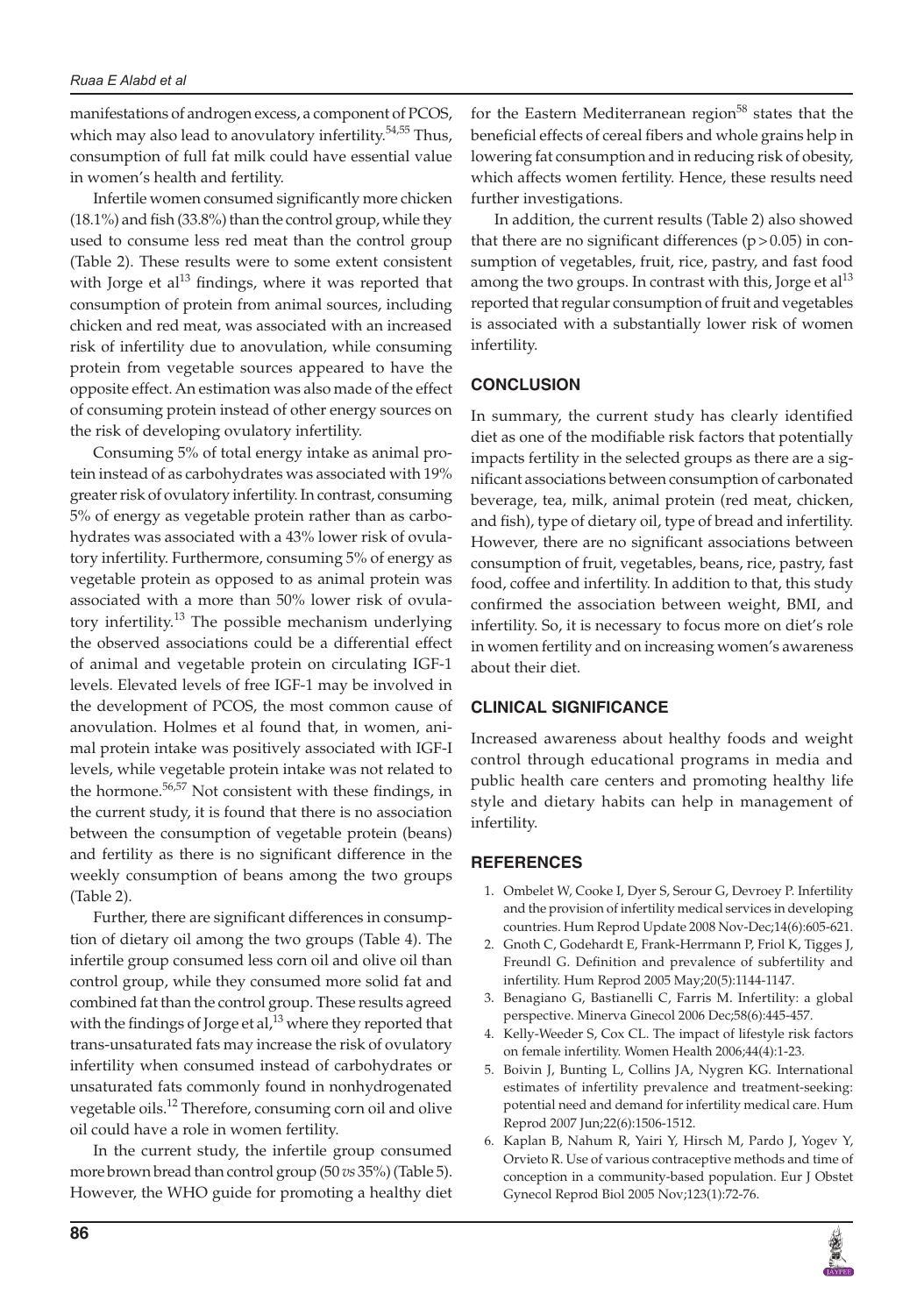#### *Diet and Women Fertility: A Descriptive Cross-sectional Study*

- 7. Ministry of Health and Ministry of Planning and Development in Iraq Cooperation in collaboration with World Health Organization; Chronic non-communicable diseases risk factors survey In Iraq 2006; [cited 2014 Feb 2]. Available from: http://www.who.int/chp/steps/IraqSTEPSReport2006.pdf.
- 8. Serour GI. Medical and socio-cultural aspects of infertility in the Middle East. Hum Reprod 2008 Jul;2008(1):34-41.
- 9. Katz P, Nachtigall R, Showstack J. The economic impact of the assisted reproductive technologies. Nat Cell Biol 2002 Oct;4 Suppl:s29-s32.
- 10. Van Voorhis BJ. Outcomes from assisted reproductive technology. Obstet Gynecol 2006 Jan;107(1):183-200.
- 11. Rich-Edwards JW, Spiegelman D, Garland M, Hertzmark E, Hunter DJ, Colditz GA, Willett WC, Wand H, Manson JE. Physical activity, body mass index, and ovulatory disorder infertility. Epidemiology 2002 Mar;13(2):184-190.
- 12. Chavarro JE, Rich-Edwards JW, Rosner BA, Willett WC. Dietary fatty acid intakes and the risk of ovulatory infertility. Am J Clin Nutr 2007 Jan;85(1):231-237.
- 13. Chavarro JE, Rich-Edwards JW, Rosner BA, Willett WC. Protein intake and ovulatory infertility. Am J Obstet Gynecol 2008 Feb;198(2):210.e1-210.e7.
- 14. Chavarro JE, Rich-Edwards JW, Rosner BA, Willett WC. A prospective study of dairy foods intake and anovulatory infertility. Hum Reprod 2007 May;22(5):1340-1347.
- 15. Chavarro JE, Rich-Edwards JW, Rosner BA, Willett WC. Iron intake and risk of ovulatory infertility. Obstet Gynecol 2006 Nov;108(5):1145-1152.
- 16. Chavarro JE, Rich-Edwards JW, Rosner BA, Willett WC. Use of multivitamins, intake of B vitamins, and risk of ovulatory infertility. Fertil Steril 2008 Mar;89(3):668-676.
- 17. Homan GF, Davies M, Norman R. The impact of lifestyle factors on reproductive performance in the general population and those undergoing infertility treatment: a review. Hum Reprod Update 2007 May-Jun;13(3):209-223.
- 18. World agriculture: towards 2015/2030. Summary report. Rome: Food and Agriculture Organization of the United Nations; 2002.
- 19. Papathakis, P.; Piwoz, E. Nutrition and tuberculosis: a review of the literature and considerations for TB control programs. USAID/Africa's Health for 2010. Washington DC: Agency for International Development; 2008; [cited 2014 Apr 3]. Available from: http://pdf.usaid.gov/pdf\_docs/ PNADL992.pdf.
- 20. Academy of Science of South Africa. The influence of nutrition on the risk and outcomes of tuberculosis. In: HIV/AIDS, TB, and nutrition: scientific inquiry into the nutritional influences on human immunity with special reference to HIV infection and active TB in South Africa. Pretoria 2007;15372; [cited 2014 Mar 10]. Available from: http://www.nationalacademies.org/ asadi/PDFs/HIVAIDSTB&Nutrition.pdf.
- 21. Sloboda DM, Hickey M, Hart R. Reproduction in females: the role of the early life environment. Hum Reprod Update 2011 Mar-Apr;17(2):210-227.
- 22. Binns, C.; Lee, M. Enjoy a wide variety of nutritious foods. In: Dietary guidelines for Australian adults. Canberra: National Health and Medical Research Council; 2003. p. 1-16.
- 23. Murakami K, Sasaki S, Takahashi Y, Okubo H, Hosoi Y, Horiguchi H, Oguma E, Kayama F. Dietary glycemic index and load in relation to metabolic risk factors in Japanese female farmers with traditional dietary habits. Am J Clin Nutr 2006 May;83(5):1161-1169.
- 24. Ludwig DS. The glycemic index: physiological mechanisms relating to obesity, diabetes, and cardiovascular disease. JAMA 2002 May;287(18):2414-2423.
- 25. Brand-Miller JC. Glycemic load and chronic disease. Nutr Rev 2003 May;61(5 Pt 2):S49-S55.
- 26. Liu S. Lowering dietary glycemic load for weight control and cardiovascular health: a matter of quality. Arch Intern Med 2006 Jul;166(14):1438-1439.
- 27. Gross LS, Li L, Ford ES, Liu S. Increased consumption of refined carbohydrates and the epidemic of type 2 diabetes in the United States: an ecologic assessment. Am J Clin Nutr 2004 May;79(5):774-779.
- 28. Jungheim ES, Schoeller EL, Marquard KL, Louden ED, Schaffer JE, Moley KH. Diet-induced obesity model: abnormal oocytes and persistent growth abnormalities in the offspring. Endocrinology 2010 Aug;151(8):4039-4046.
- 29. Wu LL, Dunning KR, Yang X, Russell DL, Lane M, Norman RJ, Robker R. High-fat diet causes lipotoxicity responses in cumulus-oocyte complexes and decreased fertilization rates. Endocrinology 2010 Nov;151(11):5438-5445.
- 30. Robker RL, Wu LL, Yang X. Inflammatory pathways linking obesity and ovarian dysfunction. J Reprod Immunol 2011 Mar;88(2):142-148.
- 31. Yang X, Wu LL, Chura LR, Liang X, Lane M, Norman RJ, Robker RL. Exposure to lipid-rich follicular fluid is associated with endoplasmic reticulum stress and impaired oocyte maturation in cumulus-oocyte complexes. Fertil Steril 2012 Jun;97(6):1438-1443.
- 32. Schaffer JE. Lipotoxicity: when tissues overeat. Curr Opin Lipidol 2003 Jun;14(3):281-287.
- 33. Wu LL, Norman RJ, Robker RL. The impact of obesity on oocytes: evidence for lipotoxicity mechanisms. Reprod Fertil Dev 2011;24(1):29-34.
- 34. USDA. Dietary guidelines for Americans. United States Department of Health and Human Services, United States Department of Agriculture 2005; [cited 2014 Apr 18]. Available from: http://www.healthierus.gov/dietaryguidelines.
- 35. Hull MG, Glazener CM, Kelly NJ, Conway DI, Foster PA, Hinton RA, Coulson C, Lambert PA, Watt EM, Desai KM. Population study of causes, treatment, and outcome of infertility. Br Med J (Clin Res Ed). 1985 Dec;291(6510):1693-1697.
- 36. Pinnelli A, Di Cesare M. Human fertility: sociodemographic aspects. Contraception 2005 Oct;72(4):303-307.
- 37. Shevell T, Malone FD, Vidaver J, Porter TF, Luthy DA, Comstock CH, Hankins GD, Eddleman K, Dolan S, Dugoff L, et al. Assisted reproductive technology and pregnancy outcome. Obstet Gynecol 2005 Nov;106(5 Pt 1):1039-1045.
- 38. Czeizel AE, Métneki J, Dudás I. The effect of preconceptional multivitamin supplementation on fertility. Int J Vitam Nutr Res 1996;66(1):55-58.
- 39. Van der Steeg JW, Steures P, Eijkemans MJ, Habbema JD, Hompes PG, Burggraaff JM, Oosterhuis GJ, Bossuyt PM, van der Veen F, Mol BW, et al. Obesity affects spontaneous pregnancy chances in subfertile, ovulatory women. Hum Reprod 2007 Feb;23(2):324-328.
- 40. Law DG, Maclehose RF, Longnecker MP. Obesity and time to pregnancy. Hum Reprod 2007 Feb;22(2):414-420.
- 41. Wang JX, Davies M, Norman RJ. Body mass and probability of pregnancy during assisted reproduction treatment: retrospective study. BMJ 2000 Nov;321(7272):1320-1321.
- 42. Haslam DW, James WP. Obesity. Lancet 2005 Oct;366(9492): 1197-1209.